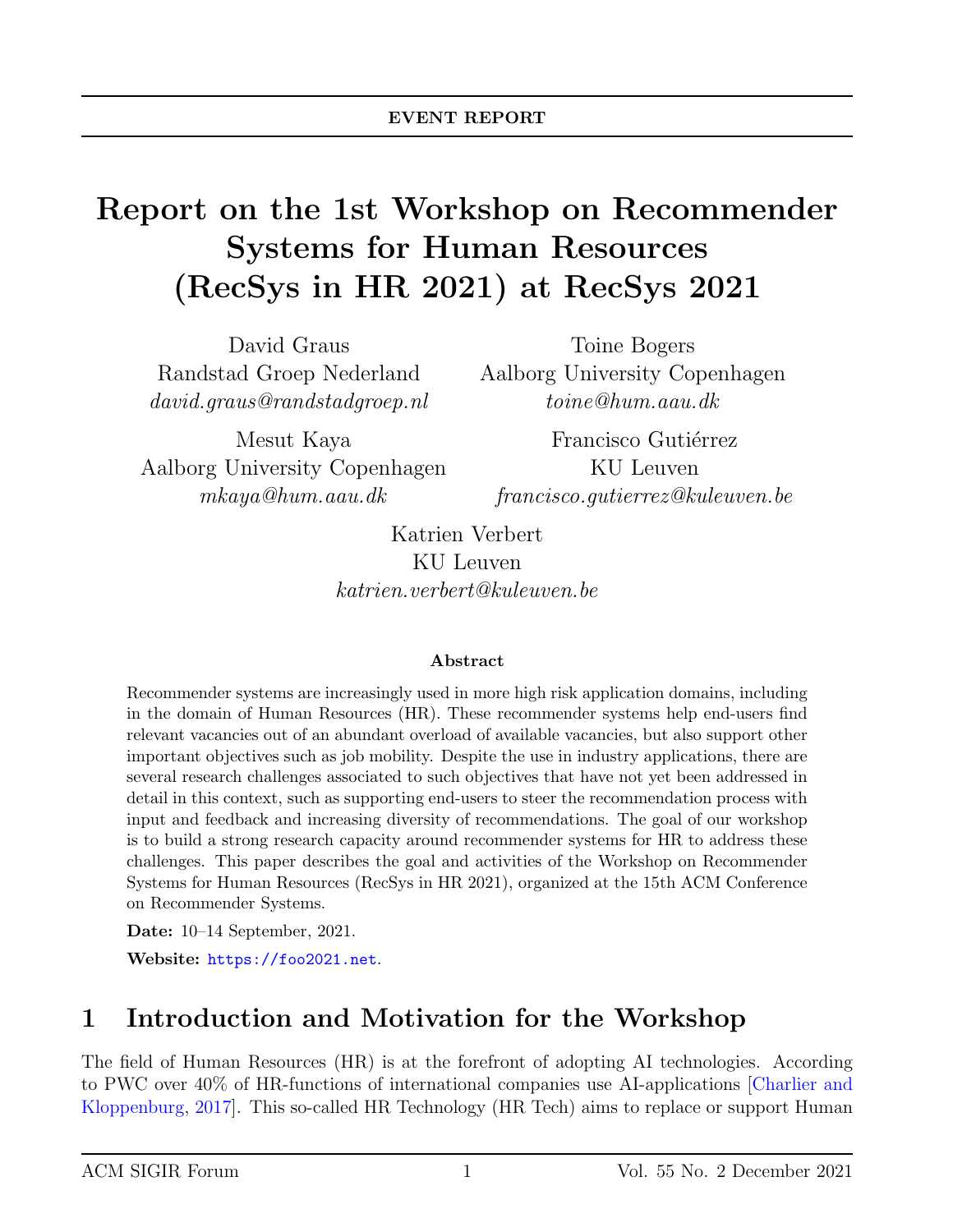Resource functions such as talent acquisition and management, employee compensation, workforce analytics, and performance management.

Recommender Systems, broadly defined as systems that aim to support users in decision making by suggesting and offering relevant content, play an integral role in the rapid rise of HR Tech. Their applications range from assisting the talent acquisition process through matching [\[Kentha](#page-11-0)[padi et al.,](#page-11-0) [2017\]](#page-11-0), analyzing resumes or other user representations for candidate screening [\[Wilson](#page-12-0) [et al.,](#page-12-0) [2021\]](#page-12-0) and automated assessment [\[Naim et al.,](#page-12-1) [2018;](#page-12-1) [Liem et al.,](#page-11-1) [2018\]](#page-11-1), to broader tasks such as recommendations for upskilling [\[Umemoto et al.,](#page-12-2) [2020\]](#page-12-2).

The use of AI applications in the recruitment process, such as recommender systems, is considered high-risk by the European Commission [\[Zuiderveen Borgesius,](#page-13-0) [2018\]](#page-13-0), as automation here can directly impact the (working) lives of people. In this light, the rise of AI-assisted hiring and screening is met with caution, and is a widely-used example application area in AI ethics and fairness literature [\[Raghavan et al.,](#page-12-3) [2020;](#page-11-2) [Deshpande et al.,](#page-10-1) 2020; Köchling and Wehner, 2020; Sánchez-Monedero et al., [2020;](#page-12-4) [Mujtaba and Mahapatra,](#page-11-3) 2019. At the same time, there is a rising commercial interest around these technologies from companies and startups alike [Raghavan](#page-12-3) [et al.](#page-12-3) [\[2020\]](#page-12-3). We feel the prevalence and rise of recommender system technology in HR calls for a central forum where researchers and practitioners alike can study and discuss the domain-specific aspects, challenges, and opportunities of RecSys and other HR Tech.

Past editions of the RecSys conference have seen a steady number of research contributions on automating and (more commonly) supporting job recommendation [\[Saini et al.,](#page-12-5) [2019;](#page-12-5) [Frid-](#page-10-2)[Nielsen,](#page-10-2) [2019;](#page-10-3) Gutiérrez et al., 2019; [Paparrizos et al.,](#page-12-6) [2011;](#page-12-6) [Bastian et al.,](#page-9-0) [2014;](#page-9-0) [Kleinerman et al.,](#page-11-4) [2018;](#page-11-4) [Lacic et al.,](#page-11-5) [2019\]](#page-11-5), all of which have focused on the core HR task of recruitment through the development of automatic job recommendation algorithms. In addition to this research, the RecSys Challenges of 2016 [\[rec,](#page-9-1) [2016\]](#page-9-1) and 2017 [\[rec,](#page-9-2) [2017\]](#page-9-2) both focused on the task of job recommendation, with Xing, a social network for business operating mostly in German-speaking countries, providing the training data. The task proved popular with 119 and 103 participating teams in 2016 and 2017 respectively, which shows that there is a large potential audience at RecSys for research on recommender systems in an HR setting.

However, despite a handful of industry-focused events focused on HR tech<sup>[1](#page-1-0),[2](#page-1-1),[3](#page-1-2)</sup>, to the best of our knowledge there have not been academic workshops on job recommendation or HR tech in general at RecSys or related conferences. By gathering experts, interested researchers and practitioners from academia and industry at a single event, we hoped to provide the research area of recommender systems in HR–and HR tech in general–a more concentrated push forward.

### 2 Workshop Goals & Format

Our aim was to make the RecSys in HR workshop an inclusive, interactive, and inspiring event. Given the fact this was the first workshop on the topic, we made an effort to attract and invite participants from academia, industry and government with an interest in HR tasks and the technology to support them, hoping as such to gather a diverse range of perspectives at the

<span id="page-1-0"></span><sup>1</sup><https://events.cipd.co.uk/events/people-analytics/>

<span id="page-1-1"></span><sup>2</sup><https://hrfutureconference.com/programme>

<span id="page-1-2"></span><sup>3</sup><https://www.mihranalyticsconference.com/>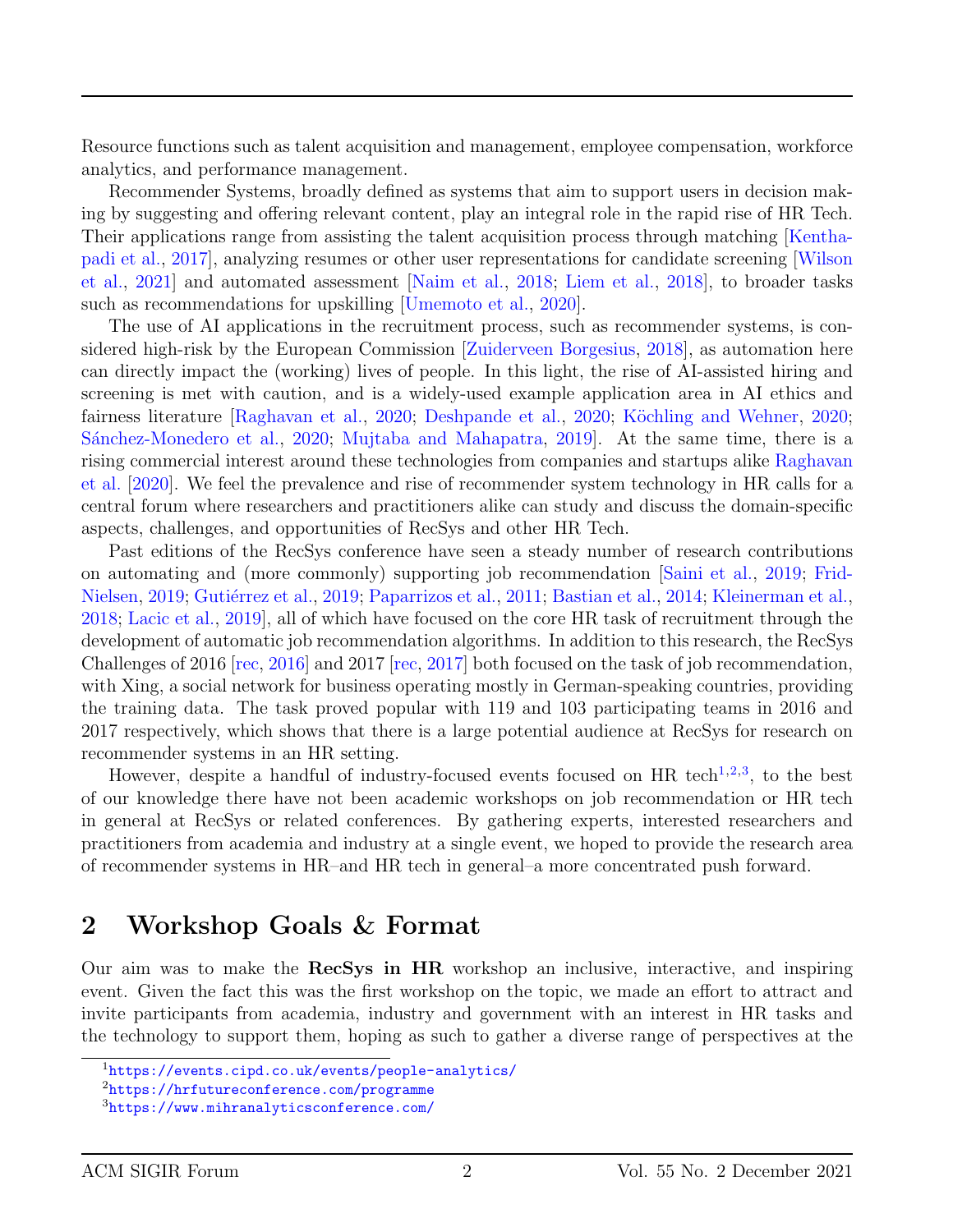workshop, which should make for more stimulating and engaged discussion.

To ensure a wider range of perspectives, we hosted a panel on the current challenges in HR tech, for which we invited both academic researchers and industry practitioners with HR and technical backgrounds. Some of these panel members would be unlikely to normally attend RecSys, which allowed the workshop to provide a complementary experience to the main conference.

In order to ensure the interactivity of the workshop, we planned enough time for Q&A sessions after each presentation and the keynotes, in addition to organizing break-out sessions in which all attendees had the opportunity to actively engage and discuss topically relevant issues and challenges.

RecSys in HR was a full-day, hybrid workshop. The first half took place physically at the ACM RecSys 2021 Conference venue (and was also streamed via Zoom to remote workshop attendees), and the second half took place virtually via Zoom (and was also streamed from and followed by the in-person attendees at the venue). The workshop attracted around 80 participants, of which 20 attended physically and around 60 online. Three out of five of the workshop organizers were present at the workshop venue in Amsterdam.

# 3 Workshop Activities

Below we list the different workshop activities for the full-day workshop.

### 3.1 Physical morning slot

#### 3.1.1 Opening keynote

Our first keynote was given by Quirine Eijkman, Deputy President at the National Human Rights Institute of the Netherlands, and co-author of their recently published report<sup>[4](#page-2-0)</sup> "Research into algorithms and discrimination in recruitment and selection". Quirine started by defining discrimination, both from a Dutch and an EU perspective, after which she highlighted several possible areas of friction with recruitment algorithms, such the right to non-discrimination, the right to privacy, and the right to an effective remedy and to a fair trial. Quirine added that the recruitment process without algorithms is not perfect either, as there have been plenty of examples of discriminatory biases in human recruitment behavior. Legally, it does not matter whether a computer or a human discriminates and that intent is irrelevant, as it is the discriminatory impact that counts. Some of the particular human rights challenges for recruitment that Quirine identified included transparency and explainability—how can an applicant, employer or judge know that there was discriminatory treatment by an algorithm—and the general challenges with applying decades-old laws to modern technology. To conclude her keynote, Quirine advocated for designing algorithm for non-discrimination from the start through increased cooperation between lawyers and algorithm designers as well as frequent verification of recruitment algorithms to ensure they meet the relevant standards.

<span id="page-2-0"></span><sup>4</sup><https://mensenrechten.nl/en/netherlands-institute-human-rights>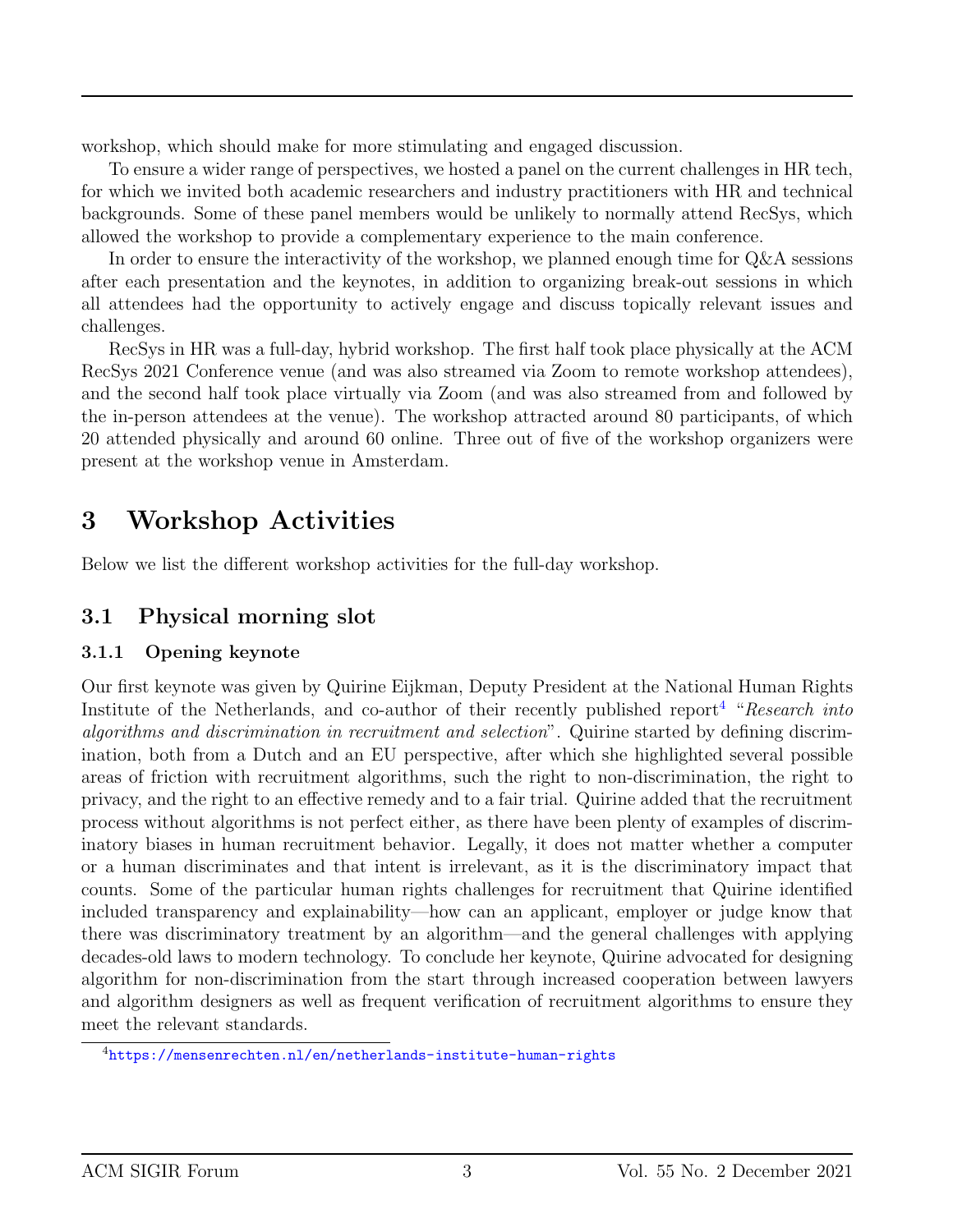#### 3.1.2 Paper presentation sessions

In total, 8 papers were submitted for peer-review to this workshop. Out of these, 8 papers were accepted and published in the CEUR proceedings: 7 as regular papers, 1 as short paper. Below we summarize the accepted contributions.

In our first paper session, [Mashayekhi et al.](#page-11-6) [\[2021\]](#page-11-6) presented their work on studying the mismatch between skill supply and demand in the job market as a network imbalance problem. The authors propose (a) a novel method for quantifying imbalance in a network between two sets of nodes based on network embeddings, and (b) a Graph Balancing algorithm (GraB). They evaluate their algorithm on different datasets, including a job market network, and find that it outperforms baselines in reducing network imbalance.

Next, [Bogers and Kaya](#page-9-3) [\[2021\]](#page-9-3) presented an exploratory user study of how recruiters search for candidates at Scandinavia's largest job portal. They applied the Contextual Inquiry (CI) methodology for gaining understanding and gathering information on how recruiters seek candidates. Their findings include the importance of separating primary from secondary qualifications, and the relative importance of location, salary, and experience in the relevance assessment of candidates.

In the second paper session, [de Groot et al.](#page-10-4) [\[2021\]](#page-10-4) presented their work on constructing a skills and occupation knowledge graph (KG), enriched with skills and occupations extracted from a large vacancy dataset. They present different downstream tasks that can be applied with the resulting KG, including career path-finding and identifying most relevant skills per occupation group.

The next two papers in this session addressed the use of textual embeddings for matching resumes or job seekers to job postings. First, [Kaya and Bogers](#page-10-5) [\[2021\]](#page-10-5) compare embedding job titles (from both resumes and job postings) to using textual embeddings based on the full-text resumes and job postings. Their findings include that job title embeddings usually outperform full text embeddings, and that customly trained embeddings outperform pre-trained embeddings.

The latter finding is in line with the work presented by [Lavi et al.](#page-11-7) [\[2021\]](#page-11-7). In their paper, the authors compare pre-trained vectorization methods (TF-IDF weighted vectors and BERT embeddings) to vectorization fine-tuned on a custom binary classification dataset of over 270,000 hand-labeled matches between job postings and job seekers' resumes. Their presented model, conSultantBERT, significantly outperforms all other baselines on the same matching task.

#### 3.1.3 Breakout Sessions

Our breakout sessions aimed to provide an opportunity to discuss relevant issues and challenges of RecSys in HR between all the workshop attendees. The break-out sessions' topics were seeded from a short survey we sent out prior to the workshop to conference attendees that expressed interest in joining our workshop. In this survey, we requested the most pressing challenges and interesting topics in HR Tech according to our prospective participants' perspectives. We split the attendees into three offline groups, one for each topic and each corresponding to an online Zoom breakout rooms so online participamts could also participate. The topics were:

1. Challenges and opportunities in fairness, accountability and transparency in job recommendations.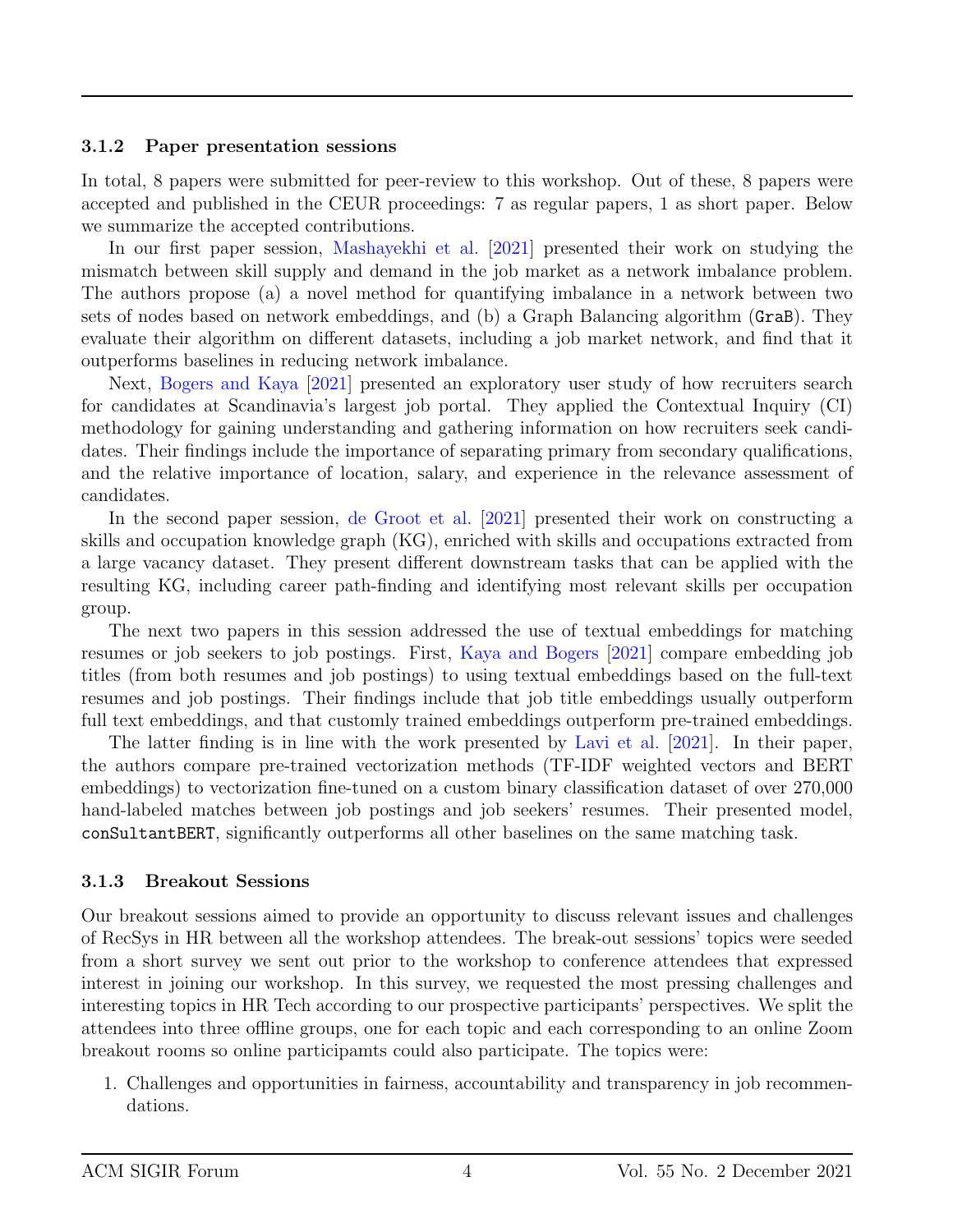- 2. How to design more inclusive and fair HR technology?
- 3. How to design better recruiter-in-the-loop tools to assist recruiters more intelligently?

After the breakout sessions, a representative of each of the breakout groups summarized their discussions and insights.

In the first group, participants discussed topics ranging from model-agnostic explainability methods, identifying relevant stakeholders in an organization, and more generally accountability (e.g., identifying who is responsible for overseeing whether HR Technology tools are working as expected), challenges in disclosing what (type of) data is being used for what purpose, e.g., how training data is constructed, and effective methods of explaining and communicating complex information and data with uncertainty. One observation shared by an attendee is that the group organically seemed to focus on challenges of fair, accountable, and transparent recommendations, omitting opportunities — which as the attendee reflected may be a signal in itself: perhaps challenges are more urgent, important, and/or top-of-mind? Finally, another attendee stressed that explainability is not merely a data challenge: transparency may mean very different things to different stakeholders, e.g., an applicant may be happy with a trivial "why am I rejected?"explanation, whereas for other stakeholders having to explain complex data pipelines (e.g., how is training data constructed?) and inner workings of algorithms (e.g., how is the model trained?) may be important.

The second group discussed the design of fairer HR technology, and focused on the algorithmic perspective. The first step that came to mind was to not explicitly model protected attributes (e.g., gender or age) in designing algorithms for HR, but because of proxy variables and the existence of bias correlated with these attributes, even without explicitly modeling these features, it is likely the solution may still learn this through correlations and proxy variables. The behavior of recruiters was also discussed, which may turn out to be different between one person to the next; the attendees discussed how this relates to the (un)fairness of the HR tech they use. The final topic discussed in the summary was the impact of the rise of remote working that came with the Covid pandemic. The attendees discussed whether this perhaps could resolve existing unfairness in hiring to some extent (when anyone can be considered), or whether it may cause completely new types of biases?

Finally, the third group discussed human-in-the-loop systems. Their reflection started with the importance of not automating hiring decisions, but rather building "power tools" for helping people make those decisions. This reflection led to the importance of explainability, and, much like the first group, on the diverse requirements or contexts of explanation goals. One characteristic of the recruitment task is the time costliness of the task, and differences between the "decisiveness" of different recruiters. A proper HR tech-power tool should ideally be able to make recruiters aware of biases in the results or underlying data, e.g., through explicitly showing when a result list contains a highly biased or non-diverse list of candidates, and perhaps even take it one step further by pro-actively offering profiles that differ highly from those shown in the results. Finally, the group discussed the challenge of creating trust with the users in these systems they may use, and the challenges of adoption of HR technology in organizations.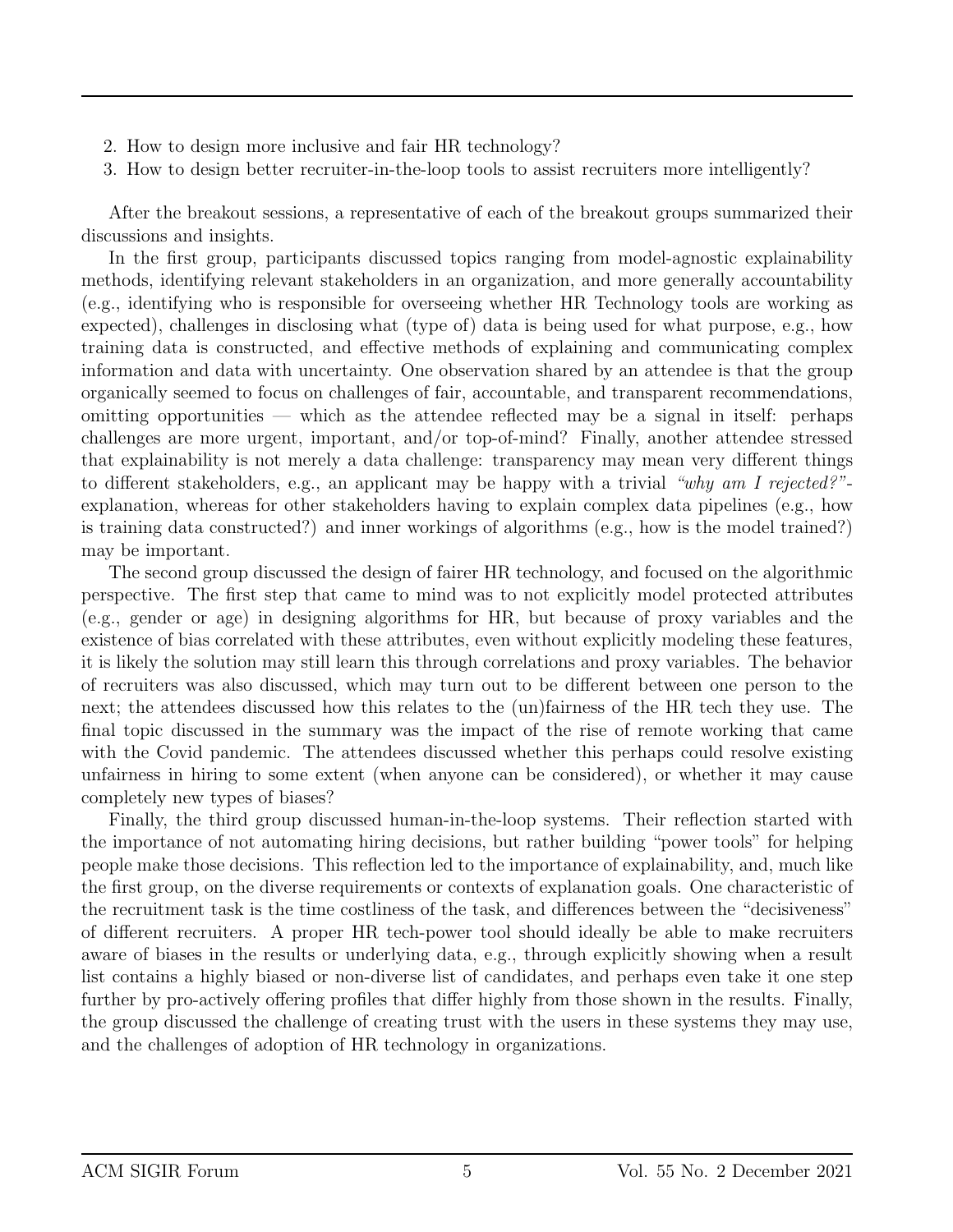### 3.2 Virtual afternoon slot

#### 3.2.1 Industry keynote

Our industry keynote was given by Kaare Danielsen, CEO of JobIndex, Scandinavia's largest job portal. The invited talk was given live over Zoom, and consisted of a 30 minute keynote with 20 minutes for discussion and Q&A. In his keynote, Kaare presented the history of Jobindex and how they currently work with recruiters and job seekers. He then discussed the dilemma of what to optimize for when matching candidate CVs to job ads and highlighted the benefits and drawbacks of four different optimization targets: (1) clicks from the candidates, (2) ad spending by companies, (3) best content-based match, and (4) value to society. Kaare's keynote was then followed by a lively Q&A session.

#### 3.2.2 Virtual paper presentation session (1)

Our virtual afternoon slot consisted of pre-recorded videos of paper presentations with live Q&A sessions with the presenting authors via Zoom. First in the session, [Burke et al.](#page-10-6) [\[2021\]](#page-10-6) presented their approach to the Society for Industrial and Organizational Psychology (SIOP) ML Competition, where the task was to create an accurate and fair method to identify potential hires from a collection of new candidates, given as input assessment test data and and historic (binary) labels that corresponded to the (historic) hire's performance, retention, and membership of  $a(n)$ unspecified) protected group (which was used in the fairness metric). The authors presented their solution to this task, which includes applying spatial partitioning search to re-rank members from the protected group for increased fairness.

Next, [Lakhani](#page-11-8) [\[2021\]](#page-11-8) presented his idea on leveraging sentiment, intent analysis, and engagement scores from (SMS) chats between candidates and recruiters for candidate recommendations. The presented work uses a custom hand-labeled SMS dataset with a 5-level sentiment score and a multi-class intent classification scheme. The author propose a combination of sentiment scores with engagement scores based on response rates and times from candidates to surface candidates to recruiters.

Finally, [Vogiatzis and Kyriakidou](#page-12-7) [\[2021\]](#page-12-7) propose a framework for responsible data management for HR, motivated by the prevalence of biased data from direct and indirect sources (proxies) in the HR domain. The framework is based on several data management, organizational, and ethical and legal requirements. The authors proceed to describe a data ecosystem consisting of job applications, job postings, and an integrated knowledge graph to illustrate their responsible data management framework.

### 3.2.3 Panel

We hosted a panel discussion to bring together practitioners and researchers from different backgrounds to discuss challenges of automatic job recommendation and related tasks.

The panel consisted of Kaare Danielsen (JobIndex), Christiaan Duijst (The Netherlands Institute for Human Rights), Gerd Goetschalckx (VDAB), and Krishnaram Kentapadi (Amazon AWS AI, formerly at LinkedIn), and reflected a wide variety of backgrounds spanning academic HR expertise, industry HR, (semi-)governmental, and with general knowledge on fairness, bias, and transparency of recommender systems.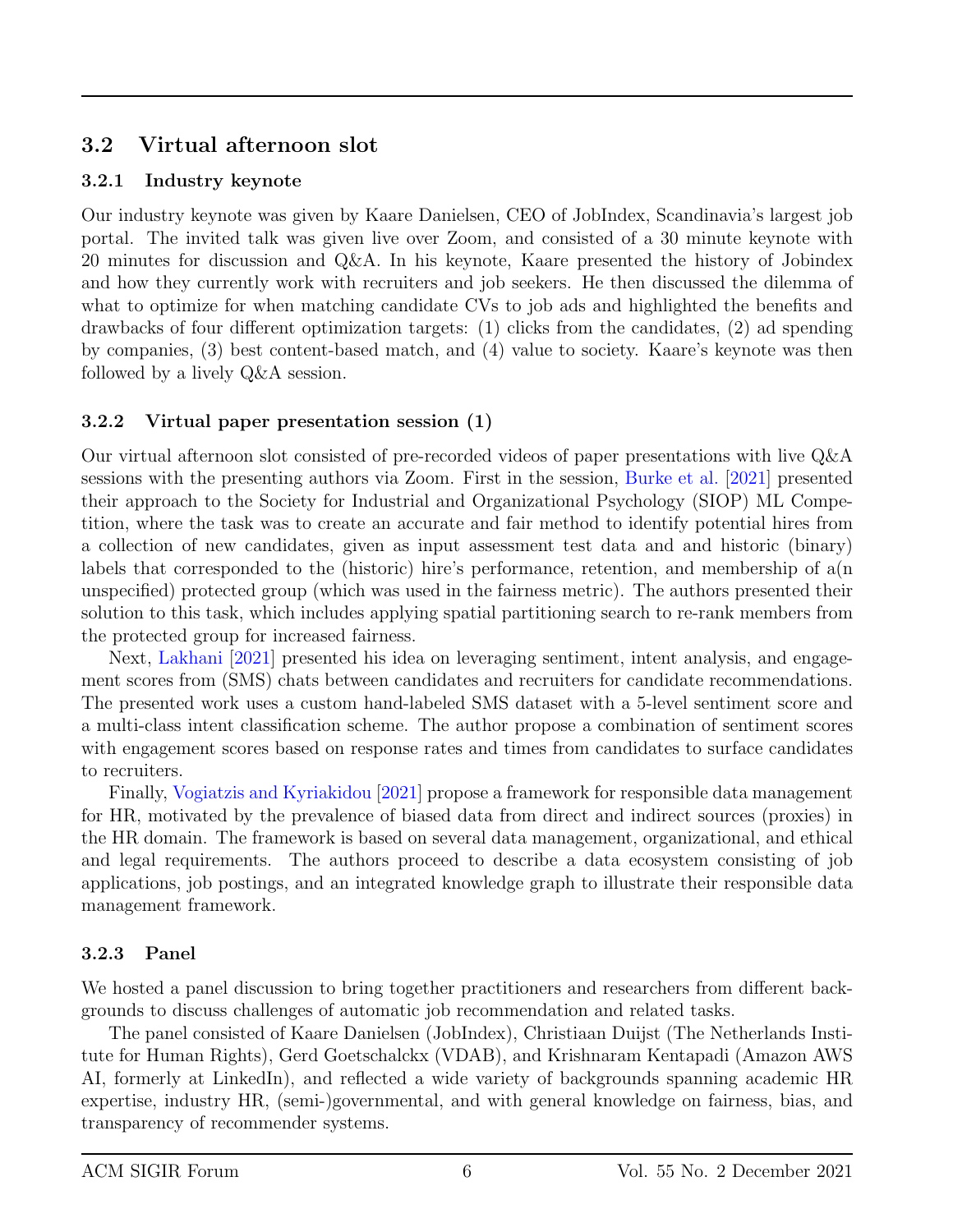The panel, chaired by Toine Bogers, discussed the following three topics:

Topic 1: EU framework on AI The European Commission is proposing the first-ever legal framework on  $AI<sub>2</sub><sup>5</sup>$  $AI<sub>2</sub><sup>5</sup>$  $AI<sub>2</sub><sup>5</sup>$  which aims to provide AI developers, deployers, and users with precise requirements and obligations regarding specific uses of AI. This legal framework proposes a risk-based approach based on different levels of risk—minimal, limited, high, and unacceptable—in which HR is marked as a high-risk domain.

Kaare expresses his appreciation for the risk-based approach taken, i.e., the distinction between high-impact decisions and those with lesser impact (e.g., algorithms for job seekers vs. personalized advertising, respectively). He mentions that as opposed to the GDPR, which is a more "reactive" regulation, the new AI directive approval needs to be sought before taking an AI system into production, which may create a lot of work but is generally considered to be in the right direction. Krishnaram reflects that when GDPR took effect, technology companies were scrambling to improve their processes and meet requirements (e.g., for the right to be forgotten). However, engineers and others in tech companies may not have initially liked the amount of additional work these regulations created; it was widely supported that these regulations are necessary.

Krishnaram raises one issue the regulations solve; that of different companies being left to decide what is acceptable and what is not. Gerd agrees to this point and stresses how regulation is required to push organizations and tech partners to a more professional level of working with HR data. She stresses that leaving regulated aspects open to interpretations can keep existing biases in place.

One concern raised by Krishnaram is the speed at which our field evolves; he asks whether regulations can anticipate how things will evolve? And, perhaps inadvertently, can these regulations turn into a barrier to innovation? In response to this, Christiaan mentions how going from GDPR to new regulations for algorithms underlines the necessity of continuously adapting to new technological realities. With respect to the concern of regulations "hampering innovation," Christiaan explains there is a provision for so-called "regulatory sandboxes," that allow people to experiment and try things that "technically are not allowed," and facilitate innovation. Even if it does not mean innovation will not be hindered in any way, it shows how regulators do explicitly consider it.

Krishnaram further raises a concern around the notion of fairness and bias, which in the literature mostly comes from western (e.g., US and Europe-based) conceptions of trustworthiness or fairness. What could these corresponding notions of fairness be in other contexts? He illustrates his point with the example of the Indian company Ola recently opening a giant e-scooter factory run entirely by women, what may be an acceptable notion of affirmative action in some contexts, may not be considered acceptable according to US/European laws.

A final observation from Krishnaram is how these regulations highlight the need for communities such as ours to come together and invite people with different backgrounds to address these challenges.

<span id="page-6-0"></span><sup>5</sup><https://digital-strategy.ec.europa.eu/en/policies/regulatory-framework-ai>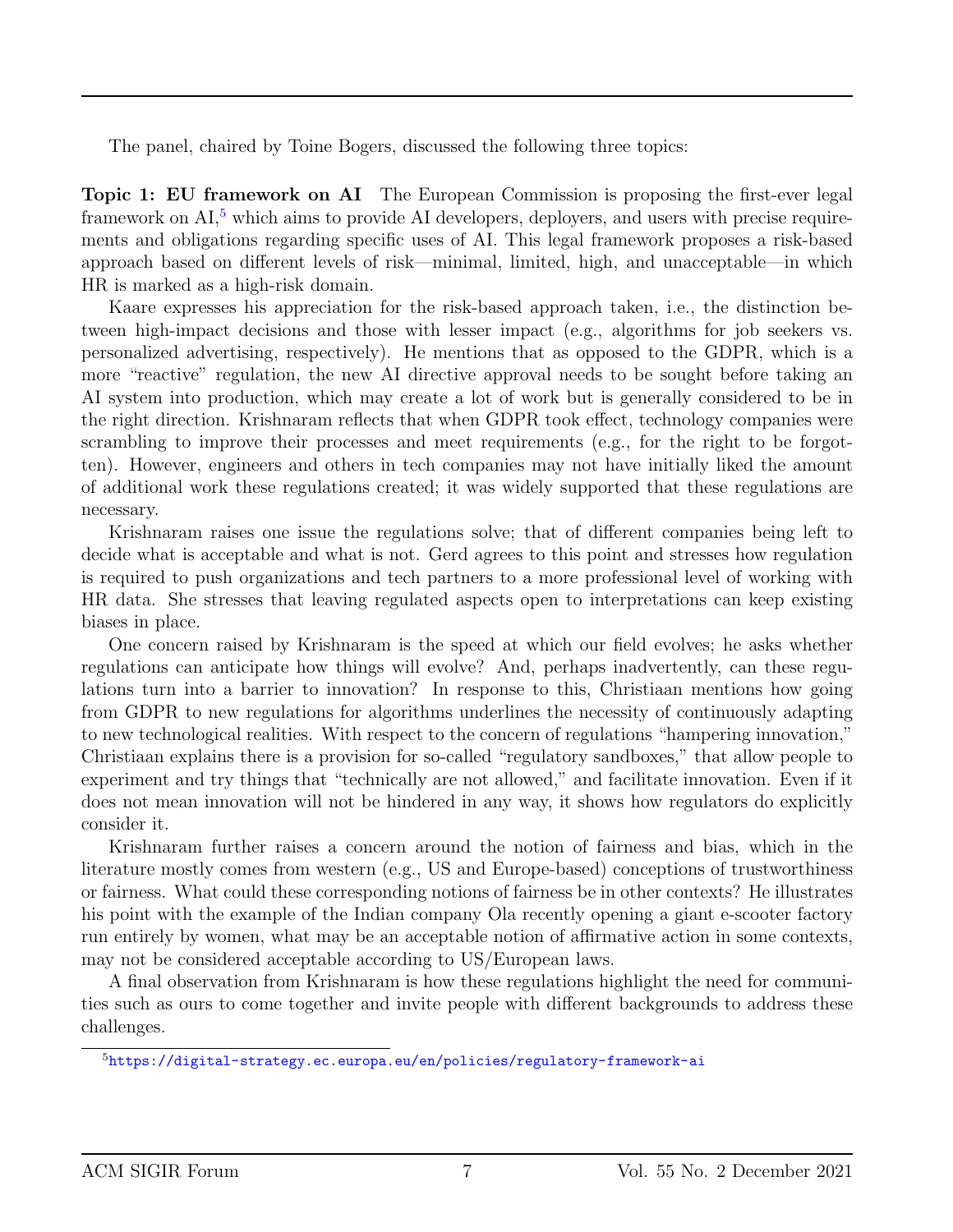Topic 2: Fair and inclusive design of HR tech How can we design HR tech in such a manner that will be inclusive of all relevant stakeholders and that its predictions and decision are fair to all people affected by such systems? How can we make HR tech more fair? How do technological and legal issues and 'company values' intertwine in the design and use of such systems?

Gerd states that AI brings a great potential but does not deliver on it yet. She explains how old patterns — in which professionals tell job seekers what they should  $d\sigma$  — are repeated. There are many different aspects related to choosing a job: e.g., experiencing interest in a job, knowing whether you can or want to move to another area, knowing whether you can or want to find housing there, or a school for your children. These are elements that may not be in the vacancy, which are currently hard to be picked up by AI systems. Gerd summarizes that current AI systems are too limited and traditional, and need further development to move away from the recruiter perspectives to that of job seekers and citizens.

Kaare posits that he is not worried about creating fair systems, but more worried about socalled "unusual candidates," or candidates that may not directly meet all requirements but still be suitable for a job. He explains how in China it is not unusual to receive thousands of applications for an open position; turning automated hriing systems into an absolute requirement, instead of just a nice-to-have tool to support the hiring process. If we would then use the same systems to hire all employees, that could make for a very homogeneous workforce with no diversity in backgrounds. AI systems have no issues finding matching qualifications, and it is easy to argue selecting applicants with the best qualifications is fair, the question is what then happens to these candidates with unusual backgrounds, who may still be qualified for the job?

Christiaan mentions the work by [Hangartner et al.](#page-10-7) [\[2021\]](#page-10-7) as a great opportunity of using AI with recruiters, where machine learning was applied to monitor the behavior of recruiters, and showed a 7% penalty for women in male professions. He also raises the issue of deciding how regulators should be able to trust the AI recruitment systems to be fair.

Krishnaram adds another dimension of fairness, by explaining how fully automated hiring is not typical for higher-paying jobs but more common for blue-collar or low-wage jobs with many thousands of applications, which offer significant challenges in scaling recruiting. Simple economics of these jobs can make it difficult to justify processing all of the applications by humans, and even if it would economically be possible, it would not be clear whether a human would be able to effectively process such large numbers of applicants without their own biases, and considering time constraints.

Topic 3: Activating hidden workers A recent report by Harvard Business School and Accenture titled "Hidden Workers: Untapped Talent" ([\[Fuller et al.,](#page-10-8) [2021\]](#page-10-8)) proposed several recommendations for how to hire more so-called 'hidden' workers: part-time workers who would like to work full-time, long-time unemployed who are seeking employment, and people missing from the workforce are willing and able to work under the right circumstances. One of the reasons for these hidden workers to stay invisible is inflexibly configured in HR tech. The panel was asked for the most significant challenges from the report and ideas on addressing them.

Krishnaram mentions how the problems surfaced in the report are broader than HR tech alone. In his experience, many technology companies see bringing those who have been out of the workforce for a number of years back as a huge opportunity. This awareness is an important start towards fixing the underlying challenges. One direction for a technical solution suggested by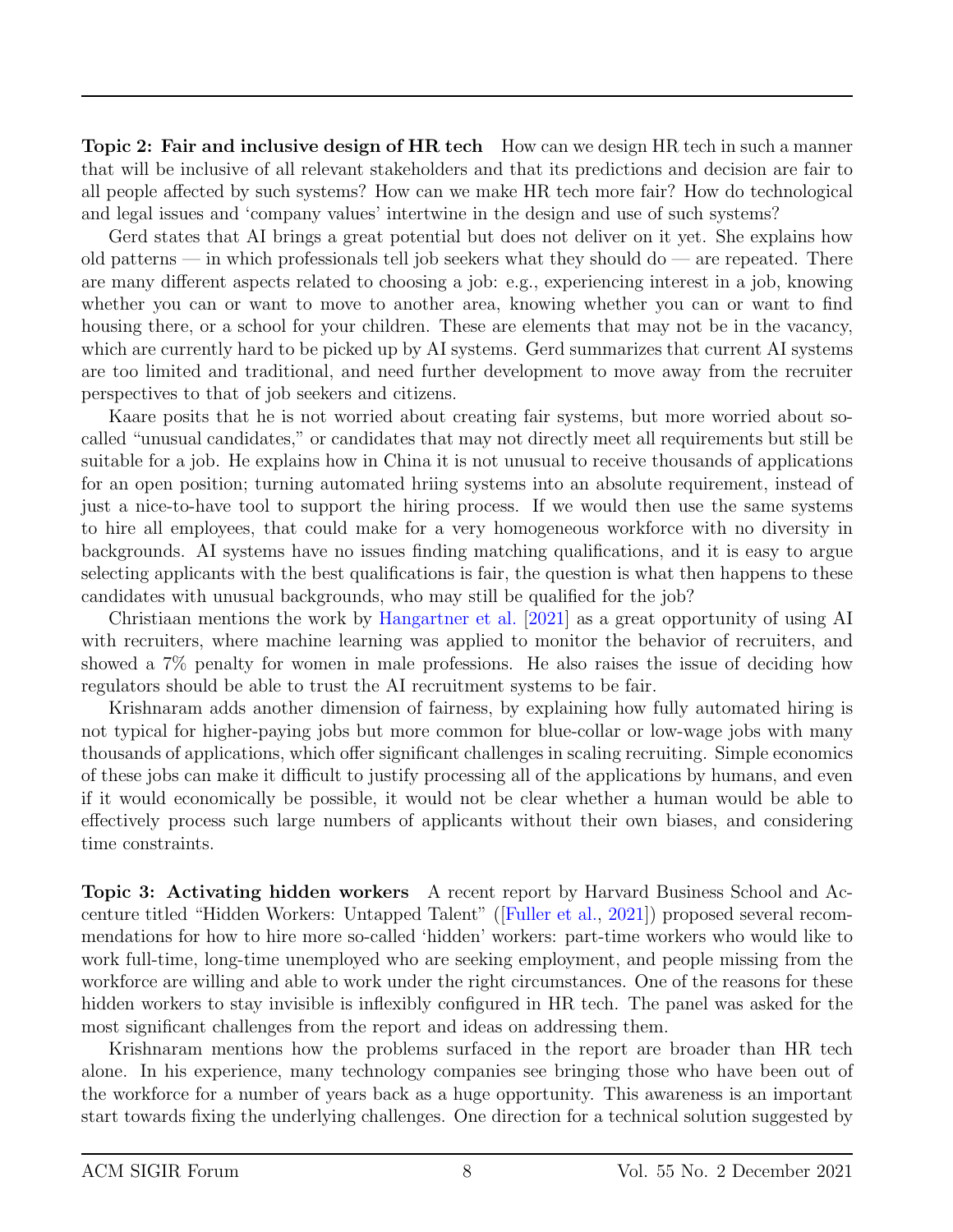Krishnaram is to look more closely at evaluating machine learning models. Krishnaram proposes to move beyond assessing performance on entire populations towards measuring how the model may perform on different subpopulations (for example, previously working mothers who have had a break before going back to the labor market).

In the same light, Gerd mentions that even before HR technology appears in the process, "hidden workers" may result from cultural or psychological aspects hindering people from even engaging with any HR services or technology, e.g., people over the age of 55 may face expectations they will not be able to find employment, leading them to not participate at all.

Kaare explains how the current Danish job market with a shortage of employees helps people with "unusual backgrounds" to get into the job market. Employers may be open to hiring candidates even if they do not meet all the qualifications needed. But even then, automation can still make it difficult to find employment when not all qualifications are met.

Christiaan reiterates to stress the report's main findings; the researchers estimate a total of 27 million hidden workers in the US, partly due to automated hiring. They expect similar numbers in the UK and Germany. In light of these numbers, it concerns him that the Netherlands Institute for Human Rights has never received a single complaint concerning recruitment algorithms. Putting these observations together suggests it may be challenging for people to go to a judge and get their rights. Transparency, or the lack thereof, must play an important role here.

Krishnaram responds to Christiaan's question on the plausibility of the report that, even if the number of hidden workers is not 27 million, it is likely to be in the ballpark in terms of order of magnitude. He also mentions that workers can get displaced due to external factors not mentioned in the report, e.g., globalization and competition from different countries. He illustrates the rust belt area in the US, where high-paying middle-class jobs disappeared as trends changed. In the light of this kind of development, companies and organizations such as LinkedIn, JobIndex, and governmental agencies have an important role, Krishnaram says. They have holistic views of the job market, with which these organizations have access to an early indication of which skills or roles are becoming more or less important. According to Krishnaram, these signals are underused but could effectively guide potential workers in upskilling.

Take-homes Finally, Toine asks each panelist to summarize their main findings and take-homes.

First, Christiaan stresses the importance of the human touch in a domain in which decisions affect people's lives beyond simply the salary they receive, towards giving meaning and purpose. In addition, he says that regulators are waking up to this problem. In the Netherlands new laws are being prepared, and algorithm watchdogs are also emerging. He stresses that lawmakers and algorithm makers should work together; even when speaking different languages, we need to solve these challenges together.

Kaare mentions we discussed bias in AI systems, but there is lots of bias in humans, both recruiters and job seekers. In AI systems, he says, it is easier to measure bias, and if we use AI in the right way, there will be opportunities to improve the way the job market works.

Krishnaram agrees and underlines it is at least as important to understand the bias in broader processes too. For algorithmic components, it is possible to articulate what bias or fairness metrics we want, and once we can articulate that, we can embed them into broader mechanisms. When humans make the same decisions, it can be harder to articulate those decision-making criteria. Hence, we should not dismiss algorithms with humans in the loop altogether, as they may result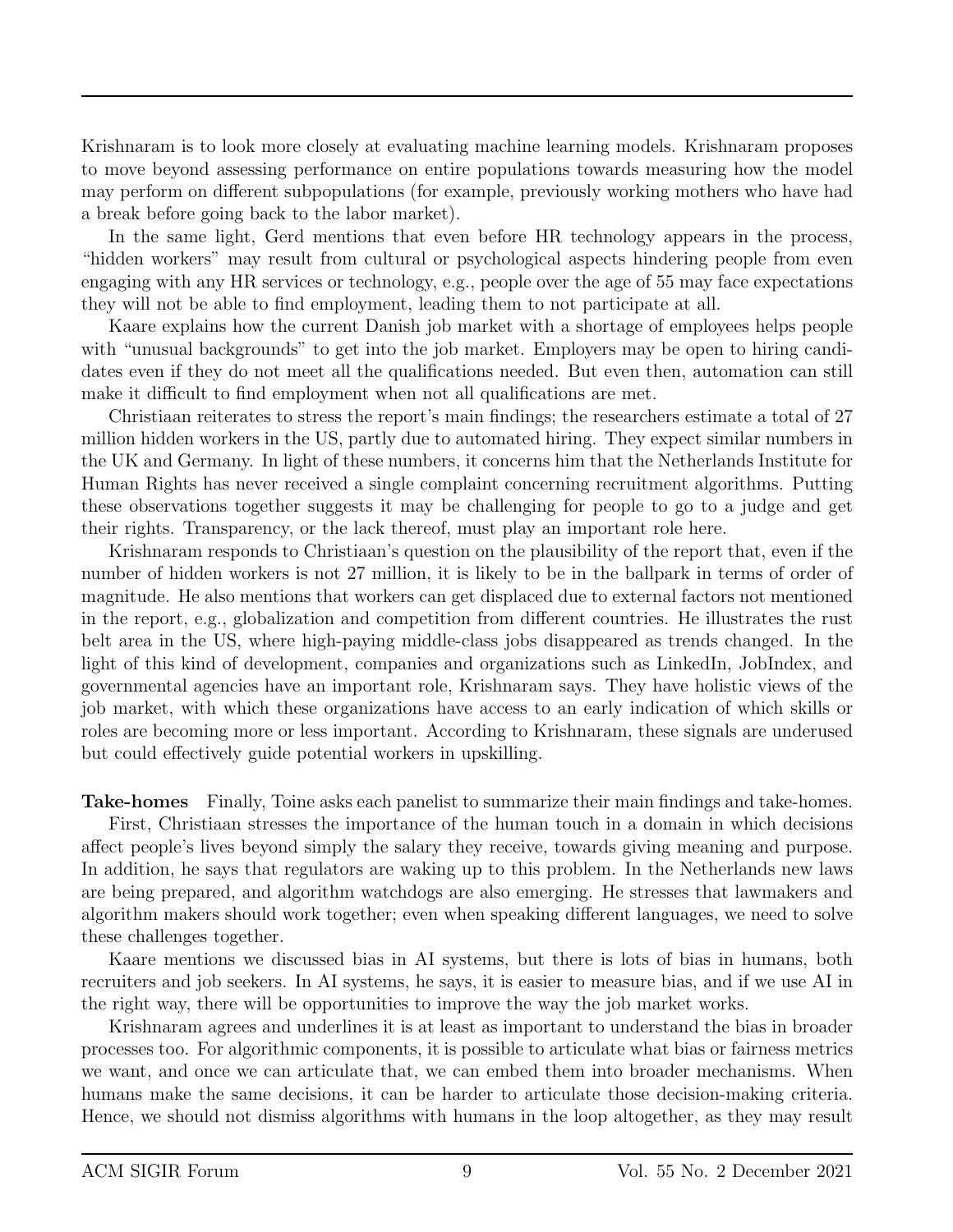in better outcomes in some settings. Finally, Krishnaram calls attention to one area that can benefit from collaboration across different disciplines: the bias and behavioral differences in job seekers (e.g., how to take into account the different ways in which men or women may apply for jobs or describe their profiles).

Gerd, finally, mentions there is still a lot of education that needs to be done in society, employers, job seekers, and citizens in creating awareness and understanding of the labor market. This needs to be adapted in HR services too, where there is lots of knowledge and expertise. She also suggests more close collaboration between AI researchers and the human sciences. Finally, Gerd states that it is up to us to keep pushing local, national, and European governments for an inclusive labor market and society.

## 4 Acknowledgments

We would like to thank all the workshop attendees, our keynote speakers Quirine Eijkman and Kaare Danielsen, our panelists Christiaan Duijst, Gerd Goetschalckx, and Krishnaram Kentapadi, all authors of accepted papers and presenting authors, the RecSys Workshop chairs Jen Golbeck, Marijn Koolen, and Denis Parra. And finally, we would like to thank our program committee: Himan Abdollahpouri, Emma Beauxis-Aussalet, Asia J. Biega, Ludovico Boratto, David Brazier, Robin Burke, Carlos Castillo, Robin De Croon, Michael Ekstrand, Snorre Frid-Nielsen, Sahin Geyik, Nyi-Nyi Htun, Bo Kang, Sepideh Mesbah, Bamshad Mobasher, Manish Raghavan, Nava Tintarev, and Christo Wilson.

The workshop materials, including the program, list of accepted papers and the full recording of our workshop can be found on the dedicated workshop website: <https://recsyshr2021.aau.dk/>. The workshop proceedings have been published in the CEUR-WS Proceedings: [http://ceur-ws.](http://ceur-ws.org/Vol-2967/) [org/Vol-2967/](http://ceur-ws.org/Vol-2967/). Finally, the recording of the entire workshop is available on the RecSys YouTube channel at <https://www.youtube.com/watch?v=UTsbRBLNuek>.

# References

- <span id="page-9-1"></span>RecSys Challenge '16: Proceedings of the Recommender Systems Challenge, New York, NY, USA, 2016. Association for Computing Machinery. ISBN 9781450348010.
- <span id="page-9-2"></span>RecSys Challenge '17: Proceedings of the Recommender Systems Challenge 2017, New York, NY, USA, 2017. Association for Computing Machinery. ISBN 9781450353915.
- <span id="page-9-0"></span>Mathieu Bastian, Matthew Hayes, William Vaughan, Sam Shah, Peter Skomoroch, Hyungjin Kim, Sal Uryasev, and Christopher Lloyd. Linkedin skills: Large-scale topic extraction and inference. In Proceedings of the 8th ACM Conference on Recommender Systems, RecSys '14, page 1–8, New York, NY, USA, 2014. Association for Computing Machinery. ISBN 9781450326681. doi: 10.1145/2645710.2645729. URL <https://doi.org/10.1145/2645710.2645729>.
- <span id="page-9-3"></span>Toine Bogers and Mesut Kaya. An exploration of the information seeking behavior of recruiters. In Proceedings of the First Workshop on Recommender Systems for Human Resources (RecSys in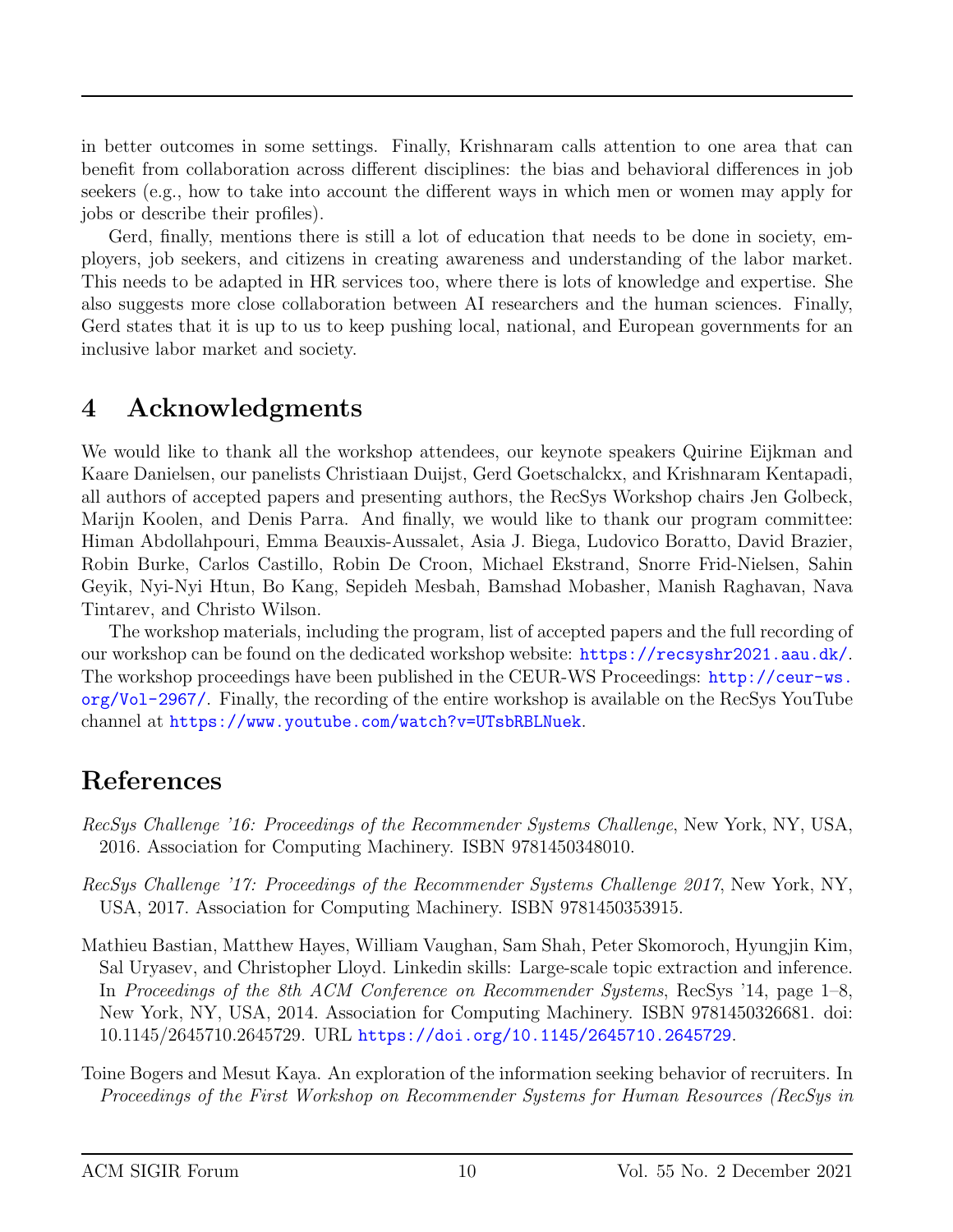HR 2021) co-located with the 15th ACM Conference on Recommender Systems (RecSys 2021), volume 2967. CEUR-WS, 2021.

<span id="page-10-6"></span>Ian Burke, Robin Burke, and Goran Kuljanin. Fair candidate ranking with spatial partitioning: Lessons from the siop ml competition. In Proceedings of the First Workshop on Recommender Systems for Human Resources (RecSys in HR 2021) co-located with the 15th ACM Conference on Recommender Systems (RecSys 2021), volume 2967. CEUR-WS, 2021.

<span id="page-10-0"></span>Robert Charlier and Sander Kloppenburg. Artificial Intelligence in HR: a No-brainer. PwC, 2017.

- <span id="page-10-4"></span>Maurits de Groot, Jelle Schutte, and David Graus. Job posting-enriched knowledge graph for skillsbased matching. In Proceedings of the First Workshop on Recommender Systems for Human Resources (RecSys in HR 2021) co-located with the 15th ACM Conference on Recommender Systems (RecSys 2021), volume 2967. CEUR-WS, 2021.
- <span id="page-10-1"></span>Ketki V. Deshpande, Shimei Pan, and James R. Foulds. Mitigating demographic bias in aibased resume filtering. In Adjunct Publication of the 28th ACM Conference on User Modeling, Adaptation and Personalization, UMAP '20 Adjunct, page 268–275, New York, NY, USA, 2020. Association for Computing Machinery. ISBN 9781450379502. doi: 10.1145/3386392.3399569. URL <https://doi.org/10.1145/3386392.3399569>.
- <span id="page-10-2"></span>Snorre S. Frid-Nielsen. Find my next job: labor market recommendations using administrative big data. In Toine Bogers, Alan Said, Peter Brusilovsky, and Domonkos Tikk, editors, Proceedings of the 13th ACM Conference on Recommender Systems, RecSys 2019, Copenhagen, Denmark, September 16-20, 2019, pages 408–412. ACM, 2019. doi: 10.1145/3298689.3346992. URL [https:](https://doi.org/10.1145/3298689.3346992) [//doi.org/10.1145/3298689.3346992](https://doi.org/10.1145/3298689.3346992).
- <span id="page-10-8"></span>Joseph B. Fuller, Manjari Raman, Eva Sage-Gavin, and Kristen Hines. Hidden Workers: Untapped Talent. Harvard Business School Project on Managing the Future of Work and Accenture, September 2021. URL [https://www.hbs.edu/managing-the-future-of-work/research/](https://www.hbs.edu/managing-the-future-of-work/research/Pages/hidden-workers-untapped-talent.aspx) [Pages/hidden-workers-untapped-talent.aspx](https://www.hbs.edu/managing-the-future-of-work/research/Pages/hidden-workers-untapped-talent.aspx).
- <span id="page-10-3"></span>Francisco Gutiérrez, Sven Charleer, Robin De Croon, Nyi Nyi Htun, Gerd Goetschalckx, and Katrien Verbert. Explaining and exploring job recommendations: a user-driven approach for interacting with knowledge-based job recommender systems. In Toine Bogers, Alan Said, Peter Brusilovsky, and Domonkos Tikk, editors, Proceedings of the 13th ACM Conference on Recommender Systems, RecSys 2019, Copenhagen, Denmark, September 16-20, 2019, pages 60– 68. ACM, 2019. doi: 10.1145/3298689.3347001. URL [https://doi.org/10.1145/3298689.](https://doi.org/10.1145/3298689.3347001) [3347001](https://doi.org/10.1145/3298689.3347001).
- <span id="page-10-7"></span>Dominik Hangartner, Daniel Kopp, and Michael Siegenthaler. Monitoring hiring discrimination through online recruitment platforms. Nature, 589(7843):572–576, 2021. doi: 10.1038/ s41586-020-03136-0. URL <https://doi.org/10.1038/s41586-020-03136-0>.
- <span id="page-10-5"></span>Mesut Kaya and Toine Bogers. Effectiveness of job title-based embeddings on résumé-to-job ad recommendation. In Proceedings of the First Workshop on Recommender Systems for Human Resources (RecSys in HR 2021) co-located with the 15th ACM Conference on Recommender Systems (RecSys 2021), volume 2967. CEUR-WS, 2021.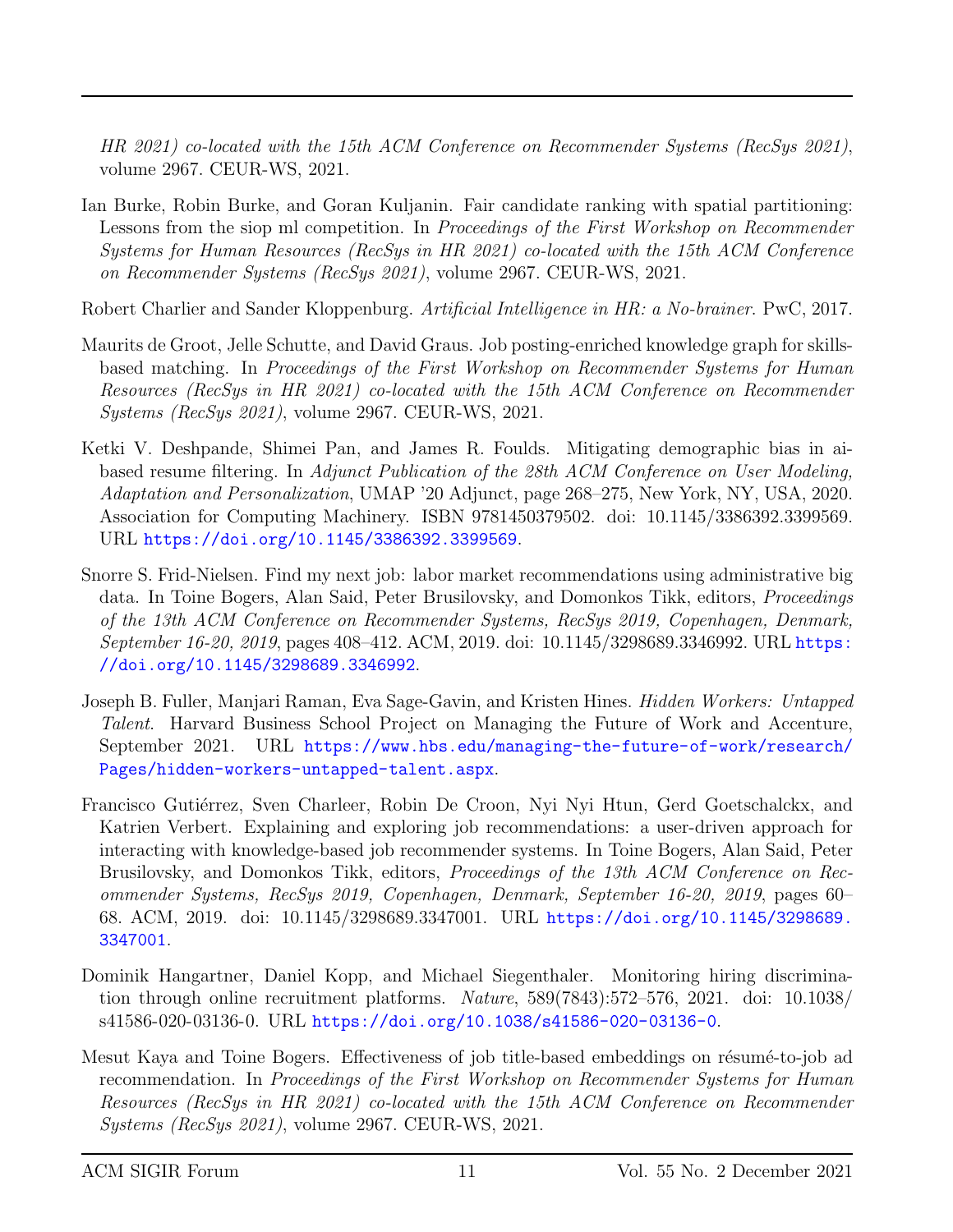- <span id="page-11-0"></span>Krishnaram Kenthapadi, Benjamin Le, and Ganesh Venkataraman. Personalized job recommendation system at linkedin: Practical challenges and lessons learned. In Proceedings of the Eleventh ACM Conference on Recommender Systems, RecSys '17, page 346–347, New York, NY, USA, 2017. Association for Computing Machinery. ISBN 9781450346528. doi: 10.1145/3109859.3109921. URL <https://doi.org/10.1145/3109859.3109921>.
- <span id="page-11-4"></span>Akiva Kleinerman, Ariel Rosenfeld, and Sarit Kraus. Providing explanations for recommendations in reciprocal environments. In Proceedings of the 12th ACM Conference on Recommender Systems, RecSys '18, page 22–30, New York, NY, USA, 2018. Association for Computing Machinery. ISBN 9781450359016. doi: 10.1145/3240323.3240362. URL [https:](https://doi.org/10.1145/3240323.3240362) [//doi.org/10.1145/3240323.3240362](https://doi.org/10.1145/3240323.3240362).
- <span id="page-11-2"></span>Alina Köchling and Marius Claus Wehner. Discriminated by an algorithm: a systematic review of discrimination and fairness by algorithmic decision-making in the context of hr recruitment and hr development. Business Research, 13(3):795–848, 2020. doi: 10.1007/s40685-020-00134-w. URL <https://doi.org/10.1007/s40685-020-00134-w>.
- <span id="page-11-5"></span>Emanuel Lacic, Markus Reiter-Haas, Tomislav Duricic, Valentin Slawicek, and Elisabeth Lex. Should we embed? a study on the online performance of utilizing embeddings for real-time job recommendations. In Proceedings of the 13th ACM Conference on Recommender Systems, RecSys '19, page 496–500, New York, NY, USA, 2019. Association for Computing Machinery. ISBN 9781450362436. doi: 10.1145/3298689.3346989. URL [https://doi.org/10.1145/](https://doi.org/10.1145/3298689.3346989) [3298689.3346989](https://doi.org/10.1145/3298689.3346989).
- <span id="page-11-8"></span>Ashish Lakhani. Recommendations for recruiters with sentiment detection. In Proceedings of the First Workshop on Recommender Systems for Human Resources (RecSys in HR 2021) colocated with the 15th ACM Conference on Recommender Systems (RecSys 2021), volume 2967. CEUR-WS, 2021.
- <span id="page-11-7"></span>Dor Lavi, Volodymyr Medentsiy, and David Graus. consultantbert: Fine-tuned siamese sentencebert for matching jobs and job seekers. In Proceedings of the First Workshop on Recommender Systems for Human Resources (RecSys in HR 2021) co-located with the 15th ACM Conference on Recommender Systems (RecSys 2021), volume 2967. CEUR-WS, 2021.
- <span id="page-11-1"></span>Cynthia C. S. Liem, Markus Langer, Andrew Demetriou, Annemarie M. F. Hiemstra, Achmadnoer Sukma Wicaksana, Marise Ph. Born, and Cornelius J. König. *Psychology Meets Ma*chine Learning: Interdisciplinary Perspectives on Algorithmic Job Candidate Screening, pages 197–253. Springer International Publishing, Cham, 2018. ISBN 978-3-319-98131-4. doi: 10.1007/978-3-319-98131-4 9. URL [https://doi.org/10.1007/978-3-319-98131-4\\_9](https://doi.org/10.1007/978-3-319-98131-4_9).
- <span id="page-11-6"></span>Yoosof Mashayekhi, Bo Kang, Jefrey Lijffijt, and Tijl De Bie. Quantifying and reducing imbalance in networks. In Proceedings of the First Workshop on Recommender Systems for Human Resources (RecSys in HR 2021) co-located with the 15th ACM Conference on Recommender Systems (RecSys 2021), volume 2967. CEUR-WS, 2021.
- <span id="page-11-3"></span>Dena F Mujtaba and Nihar R Mahapatra. Ethical considerations in ai-based recruitment. In 2019 IEEE International Symposium on Technology and Society (ISTAS), pages 1–7. IEEE, 2019.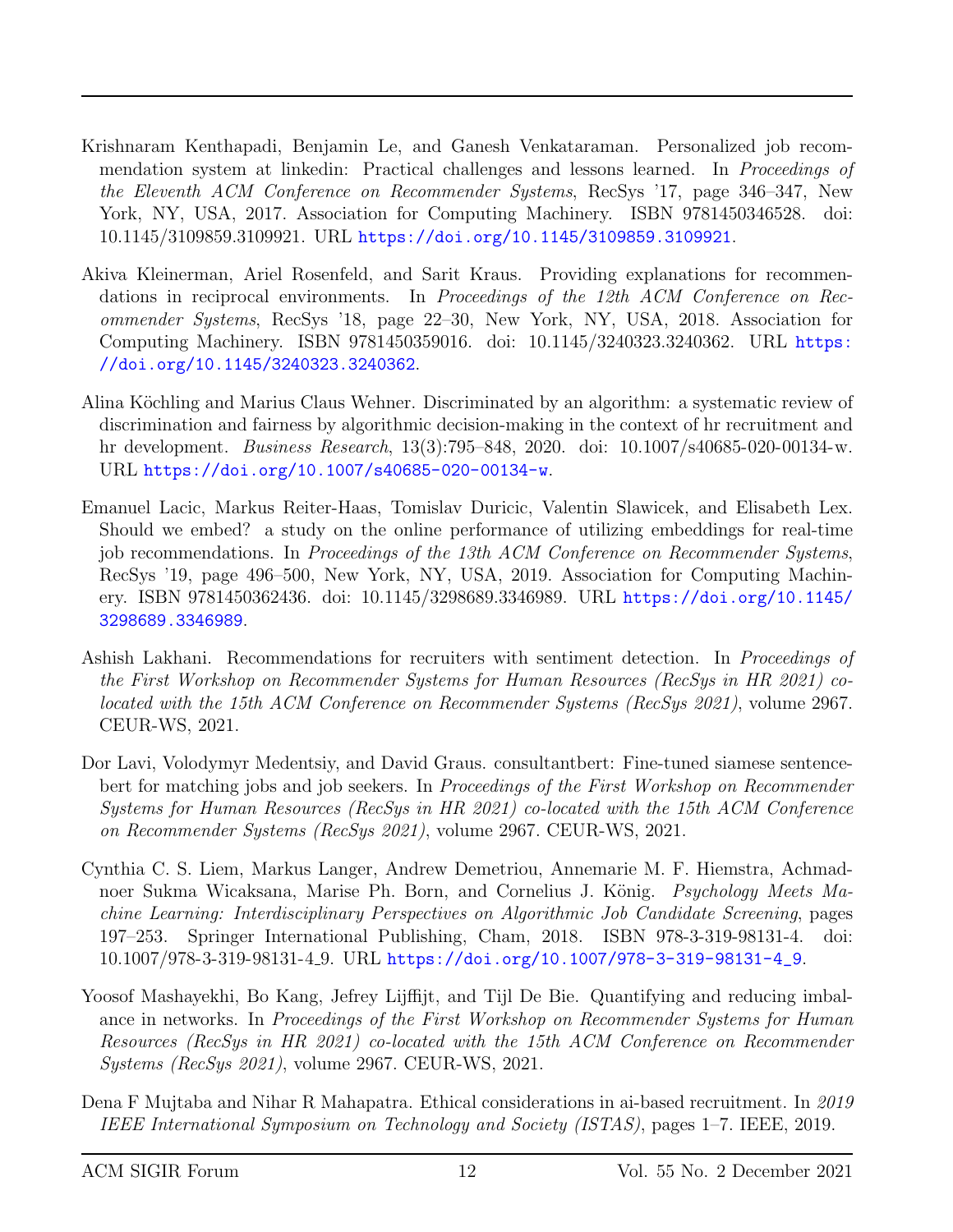- <span id="page-12-1"></span>I. Naim, M. I. Tanveer, D. Gildea, and M. E. Hoque. Automated analysis and prediction of job interview performance. IEEE Transactions on Affective Computing, 9(2):191–204, 2018. doi: 10.1109/TAFFC.2016.2614299.
- <span id="page-12-6"></span>Ioannis Paparrizos, B. Barla Cambazoglu, and Aristides Gionis. Machine learned job recommendation. In Proceedings of the Fifth ACM Conference on Recommender Systems, RecSys '11, page 325–328, New York, NY, USA, 2011. Association for Computing Machinery. ISBN 9781450306836. doi: 10.1145/2043932.2043994. URL [https://doi.org/10.1145/2043932.](https://doi.org/10.1145/2043932.2043994) [2043994](https://doi.org/10.1145/2043932.2043994).
- <span id="page-12-3"></span>Manish Raghavan, Solon Barocas, Jon Kleinberg, and Karen Levy. Mitigating bias in algorithmic hiring: Evaluating claims and practices. In Proceedings of the 2020 Conference on Fairness, Accountability, and Transparency,  $FAT^*$  '20, page 469–481, New York, NY, USA, 2020. Association for Computing Machinery. ISBN 9781450369367. doi: 10.1145/3351095.3372828. URL <https://doi.org/10.1145/3351095.3372828>.
- <span id="page-12-5"></span>Amar Saini, Florin Rusu, and Andrew Johnston. Privatejobmatch: a privacy-oriented deferred multi-match recommender system for stable employment. In Toine Bogers, Alan Said, Peter Brusilovsky, and Domonkos Tikk, editors, Proceedings of the 13th ACM Conference on Recommender Systems, RecSys 2019, Copenhagen, Denmark, September 16-20, 2019, pages 87– 95. ACM, 2019. doi: 10.1145/3298689.3346983. URL [https://doi.org/10.1145/3298689.](https://doi.org/10.1145/3298689.3346983) [3346983](https://doi.org/10.1145/3298689.3346983).
- <span id="page-12-4"></span>Javier Sánchez-Monedero, Lina Dencik, and Lilian Edwards. What does it mean to 'solve' the problem of discrimination in hiring?: social, technical and legal perspectives from the UK on automated hiring systems. In Mireille Hildebrandt, Carlos Castillo, Elisa Celis, Salvatore Ruggieri, Linnet Taylor, and Gabriela Zanfir-Fortuna, editors,  $FAT^*$  '20: Conference on Fairness, Accountability, and Transparency, Barcelona, Spain, January 27-30, 2020, pages 458–468. ACM, 2020. doi: 10.1145/3351095.3372849. URL <https://doi.org/10.1145/3351095.3372849>.
- <span id="page-12-2"></span>K. Umemoto, T. Milo, and M. Kitsuregawa. Toward recommendation for upskilling: Modeling skill improvement and item difficulty in action sequences. In 2020 IEEE 36th International Conference on Data Engineering (ICDE), pages 169–180, 2020. doi: 10.1109/ICDE48307.2020. 00022.
- <span id="page-12-7"></span>Dimitrios Vogiatzis and Olivia Kyriakidou. Responsible data management for human resources. In Proceedings of the First Workshop on Recommender Systems for Human Resources (RecSys in HR 2021) co-located with the 15th ACM Conference on Recommender Systems (RecSys 2021), volume 2967. CEUR-WS, 2021.
- <span id="page-12-0"></span>Christo Wilson, Avijit Ghosh, Shan Jiang, Alan Mislove, Lewis Baker, Janelle Szary, Kelly Trindel, and Frida Polli. Building and auditing fair algorithms: A case study in candidate screening. In Proceedings of the 2021 ACM Conference on Fairness, Accountability, and Transparency, FAccT '21, page 666–677, New York, NY, USA, 2021. Association for Computing Machinery. ISBN 9781450383097. doi: 10.1145/3442188.3445928. URL [https://doi.org/10.1145/3442188.](https://doi.org/10.1145/3442188.3445928) [3445928](https://doi.org/10.1145/3442188.3445928).